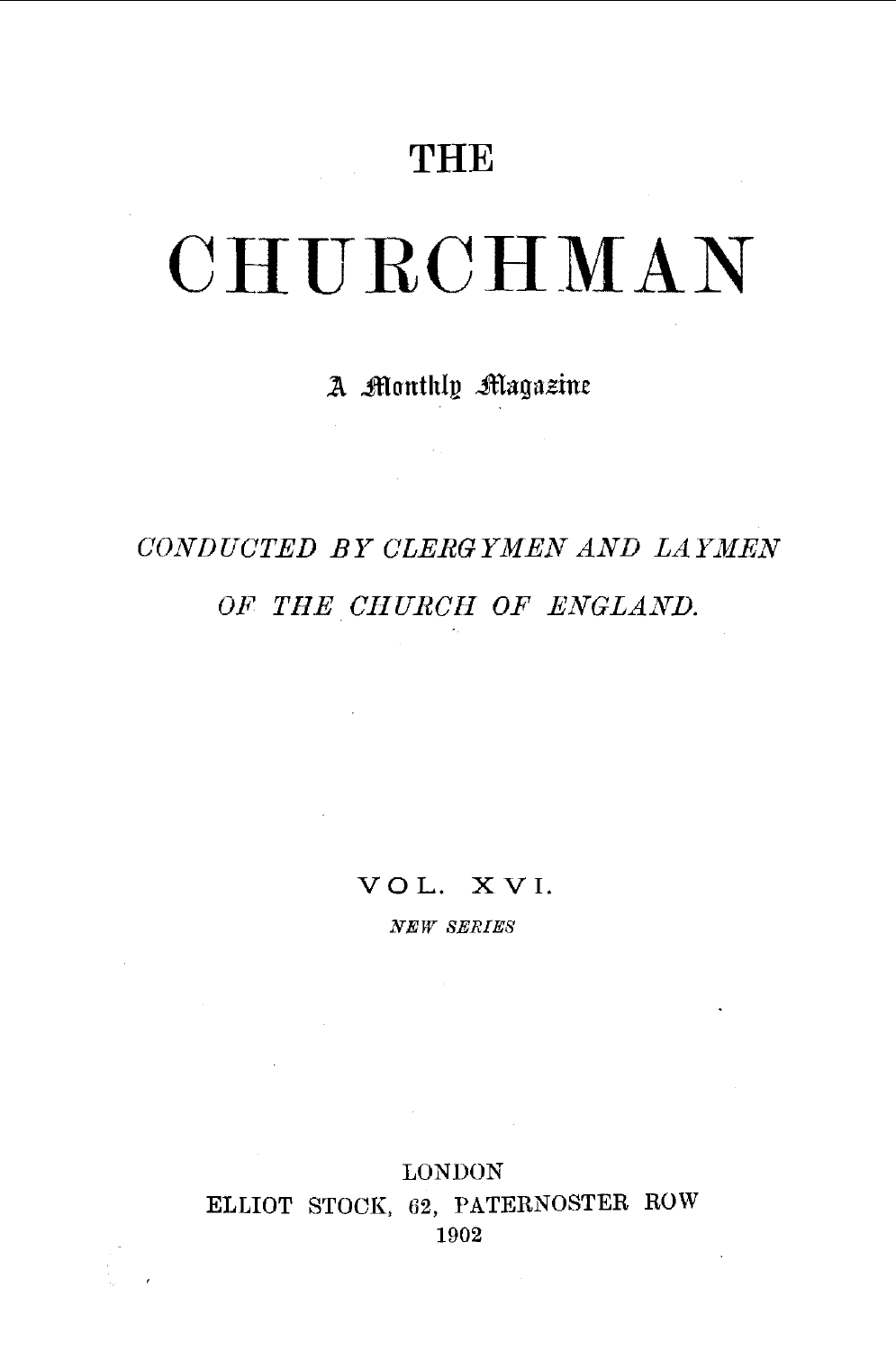#### PREFACE.

ffHE year covered by the present volume has been one of deep and varied interest for Churchmen. It has been the endeavour of those who have conducted this magazine to make it, as it has always sought to be, a help to all who would candidly and intelligently consider the problems arising from time to time in the course of the Church's life. In particular, it has been their aim to set forth and defend the position of those who may justly claim to be the "sober, peaceable, and truly conscientious sons of the Church of England." Alike in regard to questions of Biblical criticism, of the doctrine, ritual, and discipline of the Church, and of the varied forms in which the activities of Churchmen are manifested, there seems urgent need of some such medium as the conductors of the CHURCHMAN have endeavoured to provide. An intelligent appreciation of what is at issue in the theological and ecclesiastical controversies of our time is an urgent need of the day. A certain disposition to accept without inquiry opinions supported by familiar names, and to resign without a struggle-often also, it would seem, without much regret-whatever may be assailed with sufficient pertinacity, appears to be gaining ground amongst the laity as well as the dergy. It has been, and it will continue to be, the endeavour of the CHURCHMAN to examine with candour all such opinions, and to resist tendencies, by whatever forces encouraged, if they appear to be inconsistent with a fair interpretation of the faith an English Churchman is pledged to hold. The the faith an English Churchman is pledged to hold. articles of Mr. Dimock in the present volume are sufficient witness, if witness be needed, that this can be done without loss of charity, although with an irresistible weight of learning. In the discharge of such a task this magazine may fairly claim the support of all who desire to preserve the Church of England-Catholic, Reformed, and Protestant-as a faithful. zealous, and fruitful branch of the Church of our Lord. .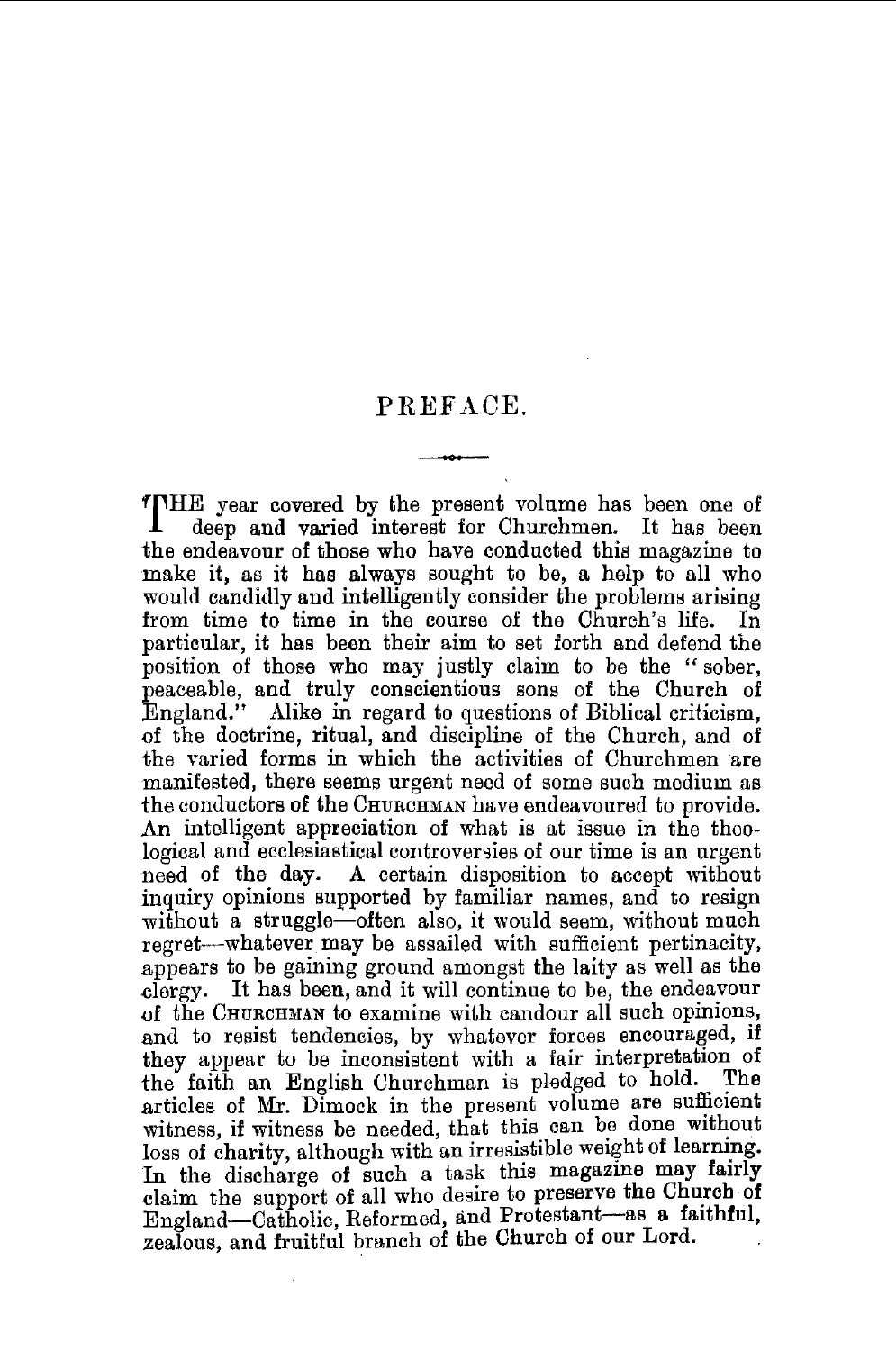## **INDEX TO VOL.** XVI,

#### INDEX OF SUBJECTS.

|                                                                              | PAGE    |
|------------------------------------------------------------------------------|---------|
| AGE of Ordination in relation to                                             |         |
| the supply of Candidates for                                                 |         |
| Holy Orders, The, by L. C. H.                                                |         |
| Stowell.<br>Among the Water Gipsies, by H. C. 305                            |         |
|                                                                              |         |
|                                                                              |         |
| Anarchism, The Cure for, by the                                              |         |
| Rev. F. B. Macnutt                                                           | -96     |
| Are Prayers for the Dead Superstitious? by Benjamin White-                   |         |
|                                                                              |         |
| head<br>Ascension, The, by the Ven. Arch-<br>deacon Moule                    | . 476   |
|                                                                              |         |
| deacon Moule<br>Asia in East London, by Henry                                | .489    |
|                                                                              |         |
| Charles Moore                                                                | $^{27}$ |
| Authorship of the Pentateuch,<br>Further Notes on the, by the                |         |
| Rev. Chancellor Lias                                                         |         |
|                                                                              | 281     |
| The, by the Rev. F. R. Mont-                                                 |         |
| gomery Hitchcock                                                             | 244     |
| gomery Hitchcock<br>Baptismal Regeneration in Church                         |         |
| History, by the Rov. A. E. Barnes-                                           |         |
| Lawrence                                                                     | 347     |
| Bibliomancy, by the Rev. W.                                                  |         |
| Cowan                                                                        | 542     |
|                                                                              |         |
| Brighton Church Congress, Practical Echoes from the, by G. F.                |         |
| 142, 201<br>Chambers                                                         |         |
| Chambers 142,<br>Candidates for Holy Orders,<br>Patronage in relation to the |         |
|                                                                              |         |
| supply of, by $G. A. B. Anson$ .                                             | 102     |
| Cause of the Death of Christ, The                                            |         |
| Physical, by Dr. J. Moir                                                     | 363     |
| China: Some Characteristics and                                              |         |
| their Import, by the Ven. Arch-                                              |         |
| deacon Moule                                                                 | 169     |
| Christ and Ethics, by the Rev.                                               |         |
| A. R. Whately                                                                | 70      |
| Christian Science Folly, The, by                                             |         |
| the Rev. Dr. Townsend                                                        | 82      |
| Christianity and the Church of                                               |         |
| England, by the Rev. Prebendary                                              |         |
| Grane                                                                        | 471     |
| Christmas, by the Ven. Archdeacon                                            | 162     |
| Moule<br>Church, What is to become of the?                                   |         |
| by G. A. B. Anson                                                            | 258     |
|                                                                              |         |
|                                                                              |         |

| PACE                                                                             |
|----------------------------------------------------------------------------------|
| Church Catechism and the Teach-                                                  |
|                                                                                  |
| ing of Ethics, by the Rev. W. E.                                                 |
| Chadwick<br>667                                                                  |
| Church Congress, Evangelicals at                                                 |
|                                                                                  |
| the, by the Rev. A. R. Buck-                                                     |
|                                                                                  |
| land<br>-47                                                                      |
| CHUBCHMAN, The, and its Readers,                                                 |
| by the Bishop-Elect of Durham.<br>1                                              |
|                                                                                  |
| Confessional, Some Aspects of the,                                               |
| by the Rev. A. R. Buckland<br>236                                                |
|                                                                                  |
| Confirmation, The Ceremony of,                                                   |
| and the Link between Church                                                      |
|                                                                                  |
| and State, by Stamford McNeile 288                                               |
| Conscience and the Revelation of                                                 |
|                                                                                  |
| the Gospel, by the Rev. N.                                                       |
| Dimock.<br>57                                                                    |
|                                                                                  |
| Coronation Sermon, A: The Unity                                                  |
| of the Empire, by the Rev. Canon                                                 |
|                                                                                  |
| McCormick<br>. 505                                                               |
| Easter, by the Ven. Archdeacon                                                   |
|                                                                                  |
| Moule<br>388                                                                     |
| Easter Services in Jerusalem, by                                                 |
| N. Henderson<br>266                                                              |
|                                                                                  |
| Emancipated Womanhood, The                                                       |
| Place and Work of, by the Rev.                                                   |
|                                                                                  |
| Prebendary Vernon<br>321<br>rrebendary Vernon<br>Empire-Building: According to a |
|                                                                                  |
|                                                                                  |
| 622<br>Solomonic Psalm.                                                          |
| Episcopal Church in Scotland, The,                                               |
|                                                                                  |
| by H.D. Henderson . 407, 485, 525                                                |
| Evangelical Churchmanship, Weak                                                  |
|                                                                                  |
| Points in, by the Rev. A. E.                                                     |
| 89<br>Barnes-Lawrence.                                                           |
| "Foundations of Belief," Mr. Bal-<br>four's, by the Rev. W. D. Allen. 358        |
|                                                                                  |
|                                                                                  |
| Genesis xxxiv., Notes on, by the                                                 |
| 36                                                                               |
| Rev. Chancellor Lias                                                             |
| Genesis xlviii., Notes on, by the                                                |
| Rev. Chancellor Lias . 529, 584                                                  |
|                                                                                  |
|                                                                                  |
| 192<br>Rev. Chancellor Lias                                                      |
| $\bullet$                                                                        |
| Good Friday: The Mind of Christ,                                                 |
| by the Ven. Archdescon Moule.<br>330                                             |
|                                                                                  |
| Gregory of Tours, The Life and<br>Times of, by the Rev. H. J.                    |
|                                                                                  |
| 312, 365                                                                         |
| . Warner                                                                         |
| Islington Clerical Meeting, The.                                                 |
| 273<br>A Note<br><b>All Contracts</b>                                            |
|                                                                                  |